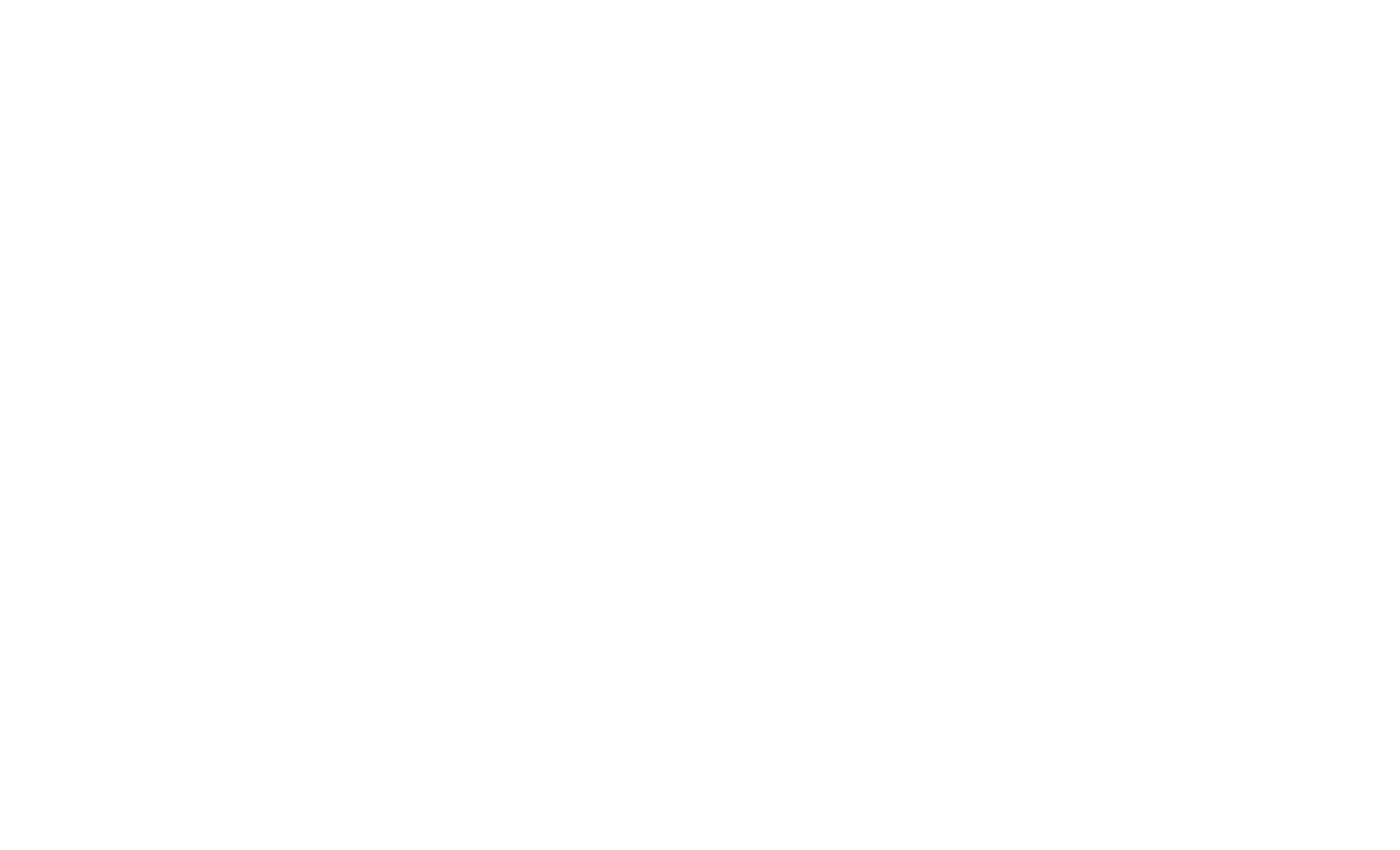## Irvine United Congregational Church

June 26, 2022 • 9:30 & 11 AM PRIDE SERVICE An Open & Affirming, Just Peace, Global Mission, Creation Justice Congregation of the United Church of Christ

| <b>Prelude</b>                                                                                                                                                                                                                                                                                                                                                                                                                                                                                                     | Born This Way<br>Lady Gaga                                                                                                                                                                   | <b>Yuyoung Jeong</b>          |  |  |  |  |
|--------------------------------------------------------------------------------------------------------------------------------------------------------------------------------------------------------------------------------------------------------------------------------------------------------------------------------------------------------------------------------------------------------------------------------------------------------------------------------------------------------------------|----------------------------------------------------------------------------------------------------------------------------------------------------------------------------------------------|-------------------------------|--|--|--|--|
| <b>Gathering Song</b><br>(Repeat)                                                                                                                                                                                                                                                                                                                                                                                                                                                                                  | As We Gather<br>As we gather may your Spirit work within us<br>As we gather may we glorify your name<br>Knowing well that as our hearts begin to worship<br>We'll be blessed because we came | by Coomes & Fay               |  |  |  |  |
| Welcome                                                                                                                                                                                                                                                                                                                                                                                                                                                                                                            |                                                                                                                                                                                              | Rev. Dr. Sarah Halverson-Cano |  |  |  |  |
| <b>Introit</b>                                                                                                                                                                                                                                                                                                                                                                                                                                                                                                     | Within these Walls<br>by Pepper Choplin                                                                                                                                                      | Dr. Chris Peterson            |  |  |  |  |
| <b>Call to Worship</b>                                                                                                                                                                                                                                                                                                                                                                                                                                                                                             |                                                                                                                                                                                              | <b>Christine Roy</b>          |  |  |  |  |
| One: God of love, we come to this sacred space, and celebrate our own sacred<br>and holy places:<br>Many: The tables where we find you, the closets where we find ourselves in<br>you, the relationships where we come to know you more.<br>All: Make the spaces where each of us finds ourselves today a reflection of<br>your love and grace.<br>One: God of rainbows, today we celebrate the many colors by which we all<br>gather!<br>Many: The colors that shape our identities. The many colors that make up |                                                                                                                                                                                              |                               |  |  |  |  |
|                                                                                                                                                                                                                                                                                                                                                                                                                                                                                                                    |                                                                                                                                                                                              |                               |  |  |  |  |

our flags, the many colors that make up our bodies

All: Let us find that each of these shades is a reflection of your love for us.

One: God of peace and justice, as we remember the struggle that unites us in our heritage, let us not forget that this fight is not over.

Many: While we celebrate today, remind us that tomorrow there is still work to be done, not only in our community, but in too many marginalized communities throughout our nation and our world.

All: Let our love extend like your love, well beyond our own created borders. One: God of grace, may we find grace as abundant as yours in learning from each other.

Many: May we find the grace to make mistakes and to continue learning. May we find the grace to radically expand our welcomes.

All: May we find grace to breathe in slowly... and know we are filled with enough. Beloved, bright, and beautiful like the rainbow!

| <b>Hymn</b>         | In the Midst of New Dimensions<br>by Julian Rush                                                                                                | (NCH 391)          |
|---------------------|-------------------------------------------------------------------------------------------------------------------------------------------------|--------------------|
| Verses:             | The midst of new dimensions, in the face of changing ways.<br>Who will lead the pilgrim peoples wandering in their separate ways?               |                    |
|                     | Through the flood of starving people, warring factions and despair,<br>Who will lift the olvie brancehs? Who will light the flame of care?      |                    |
|                     | As we stand a world divided by our own self seeking schemes,<br>Grant that we, your global village, might envision wider dreams.                |                    |
|                     | We are man and we are woman, all persuasions, old and young,<br>Each a gift in your creation, each a love song to be sung.                      |                    |
|                     | Should the threats of dire predictions cause us to withdraw in pain,<br>May your blazing phoenix spirit resurrect the church again.             |                    |
| <b>Refrain:</b>     | God of rainbow, fiery pillar, leading where the eagles soar,<br>We your people, ours the journey now and ever, now and ever, now and ever more. |                    |
| <b>A Fresh Word</b> |                                                                                                                                                 |                    |
| <b>Anthem</b>       | Be Who You Are                                                                                                                                  | Dr. Chris Peterson |

Ryan Main